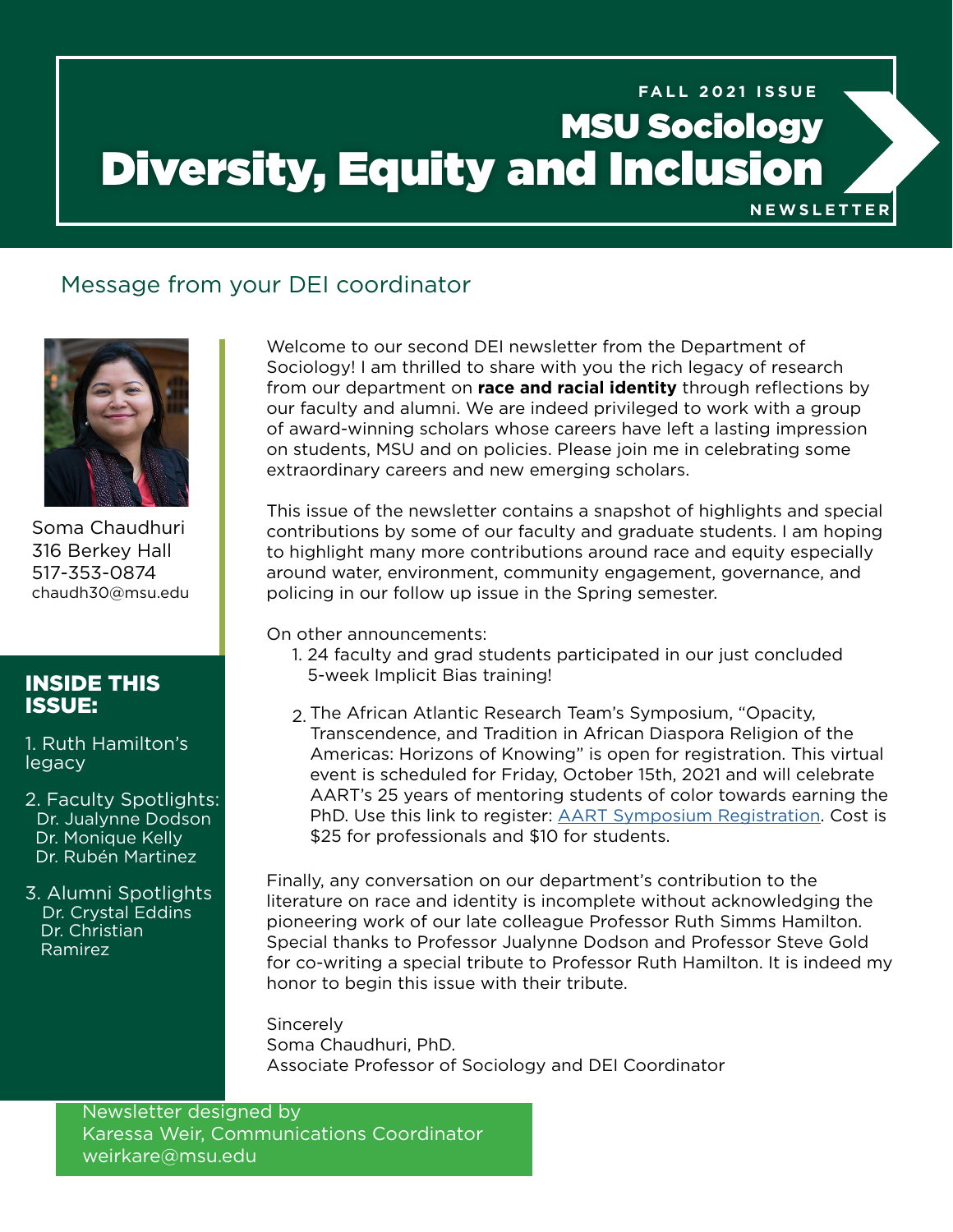## MSU Sociology Diversity, Equity and Inclusion Page 2

## Ruth S. Hamilton's Legacy

*By Professors Jualynne Dodson and Steve Gold*





Ruth Simms Hamilton was on the faculty of Michigan State University (MSU) for 35 years. She was Professor of Sociology, and was Founding Director of the African Diaspora Research Project, and guided national and international graduate students in study and research on the global phenomenon. Her contributions to Michigan State University went far beyond course work as she consistently led theorizing on the academic study of the African Diaspora as a global social phenomenon, from its 16th century origins, to the Americas, and in its 21st century expressions.

Ruth Simms was born in Savannah, Georgia in 1937. She attended Talladega College in Talladega, Alabama. She earned her bachelor's degree from the 150+ years old college, one of earliest African American educational institutions, and became one of a small group of students from Talladega College who eventually joined the MSU faculty. Talladega College was organized by formerly enslaved women and men. Its Savery Library contains the internationally acclaimed six-panel mural of the 1839 Amistad Munity. The mural's six panels depict the shipboard uprising of enslaved Africans, the Connecticut trial of the freedom fighters, the repatriation of the freed captives, the Underground Railroad, the Opening Day of Talladega College, and the building of the campus's Savery Library. During 2012 to 2015, the mural toured several prominent city museums including the Smithsonian. Ruth Simms Hamilton experienced the celebrated artwork as a student and was among thousands of persons who have kept alive the campus' over eighty-year tradition about it. The marble floor entrance to Talladega's Savery Library accompanies the renowned Hale Woodruff mural as well as an inlaid replica of the Amistad Ship that was installed in 1938. Since its installation, students, faculty, staff, and campus visitors have been requested not to walk on the inlaid floor because of its historical significance.

Ruth Simms Hamilton left her beloved Talladega and earned the master's and Ph.D. in sociology from Northwestern University, home to the first formal African Studies program in the U.S. Dr. Hamilton's scholarly focus was on Ghana. At Michigan State University, Dr. Hamilton was a founding and core faculty member of the African Studies Center and served as Associate Director in the 1970s. She pioneered the study of gender in African development, specifically Ghanaian women's cooperatives, and led the focus of urbanization on the continent when others' attention was on villages and rural areas. Her efforts received many external and internal awards, including the 1971 MSU Teacher-Scholar Award;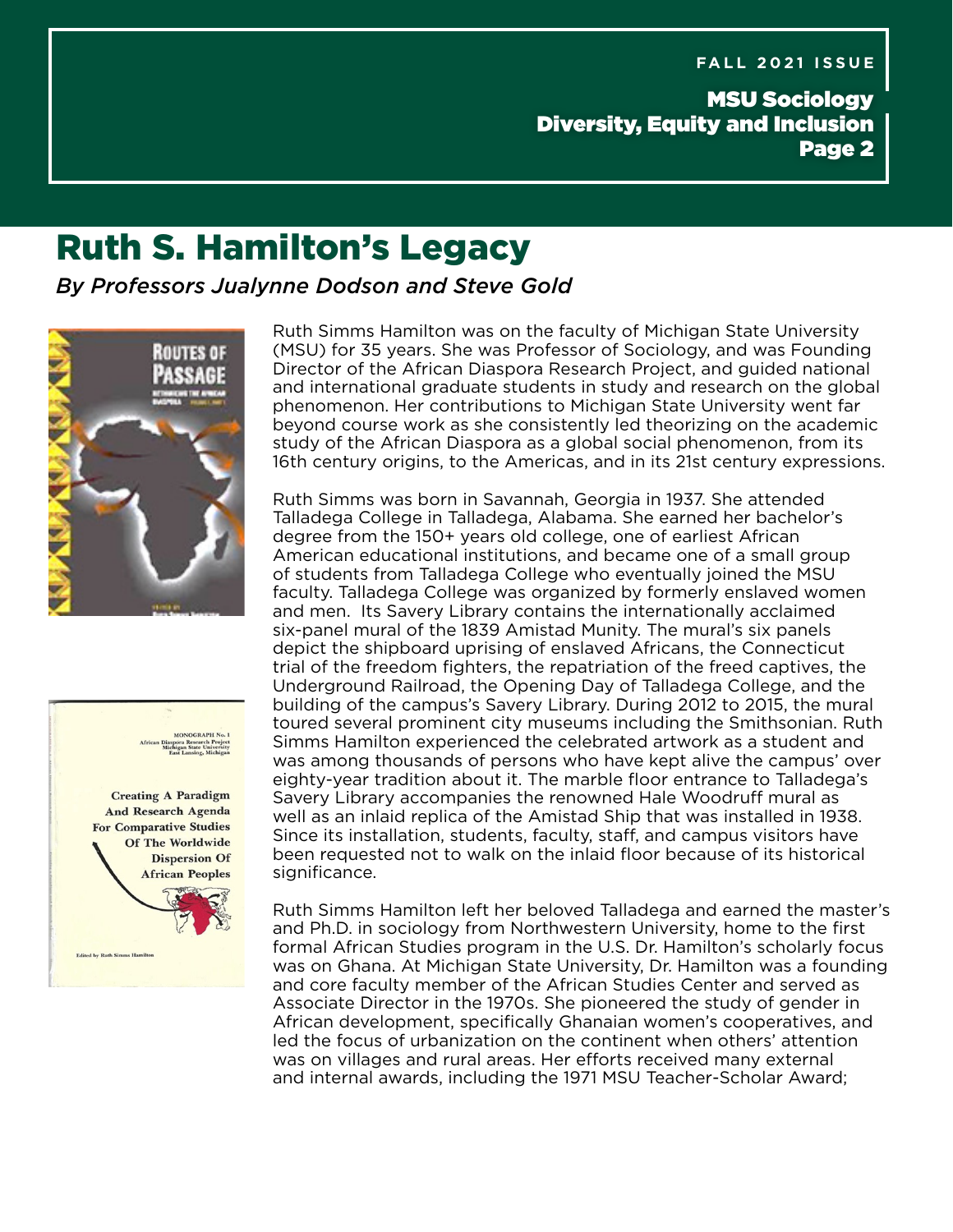MSU Sociology Diversity, Equity and Inclusion Page 3

the Distinguished Scholar Award from the Association of Black Sociologists; the 1987 Michigan Association of Governing Boards Distinguished Faculty Award; and the 1995 Ralph Smuckler Award for Advancing International Studies and Programs at MSU.

While an outstanding sociology professor at MSU, Ruth Hamilton also served as a key member of the Board of Trustees of Teachers Insurance and Annuity Association (TIAA) from 1989 to 2003. During that tenure, she served on the Board's Corporate Governance and Social Responsibility Committees as well as the Board's Executive Committee. Dr. Clifton Wharton Jr., past President of MSU and CEO of TIAA-CREF, commented that Dr. Hamilton, "was a rare human being whose life made a difference to us all. Her life was a priceless jewel that will always be remembered."



Ruth Hamilton mentored dozens of U.S. and international students who became faculty members at colleges and universities around the world. Hamilton's ground-breaking African Diaspora research informed her courses in sociological theory, race, ethnicity, as well as the African Diaspora as a global social system. She was a demanding and supportive professor who insisted on the highest level of research scholarship students could produce.

She was a member of the Rockefeller Foundation-Funded Commission on U.S. Policy on South Africa that resulted in the ground-breaking volume, South Africa: Time Running Out. The Commission helped to shape Washington, D.C. policies that contributed to the 1986 Comprehensive Anti-Apartheid Act thereby playing a part in the release of Nelson Mandela and democratic elections there. Dr. Hamilton also served as Trustee Emeritus of the Carnegie Corporation of New York.

She co-chaired the Task Force on Urban and Metropolitan Affairs in the MSU College of Social Science to chart a course at MSU for studies of urbanization around the globe. She was the founding editor of the MSU Journal African Urban Studies, established the African Diaspora Newsletter, Connexoes, and edited the Working Paper Series on the African Diaspora. Her published books and articles include Racial Conflict, Discrimination, Power; Urbanization in West Africa; "The African Woman as Entrepreneur: Problems and Prospects for Development;" "The African Diaspora in the Late Twentieth Century World System: Recent Observations;" and "Conceptualizing the African Diaspora."

> Dr. Ruth Simms Hamilton (1937 - 2003) Professor of Sociology Faculty Member, African Studies Center and Faculty, Center for Latin American and Caribbean Michigan State University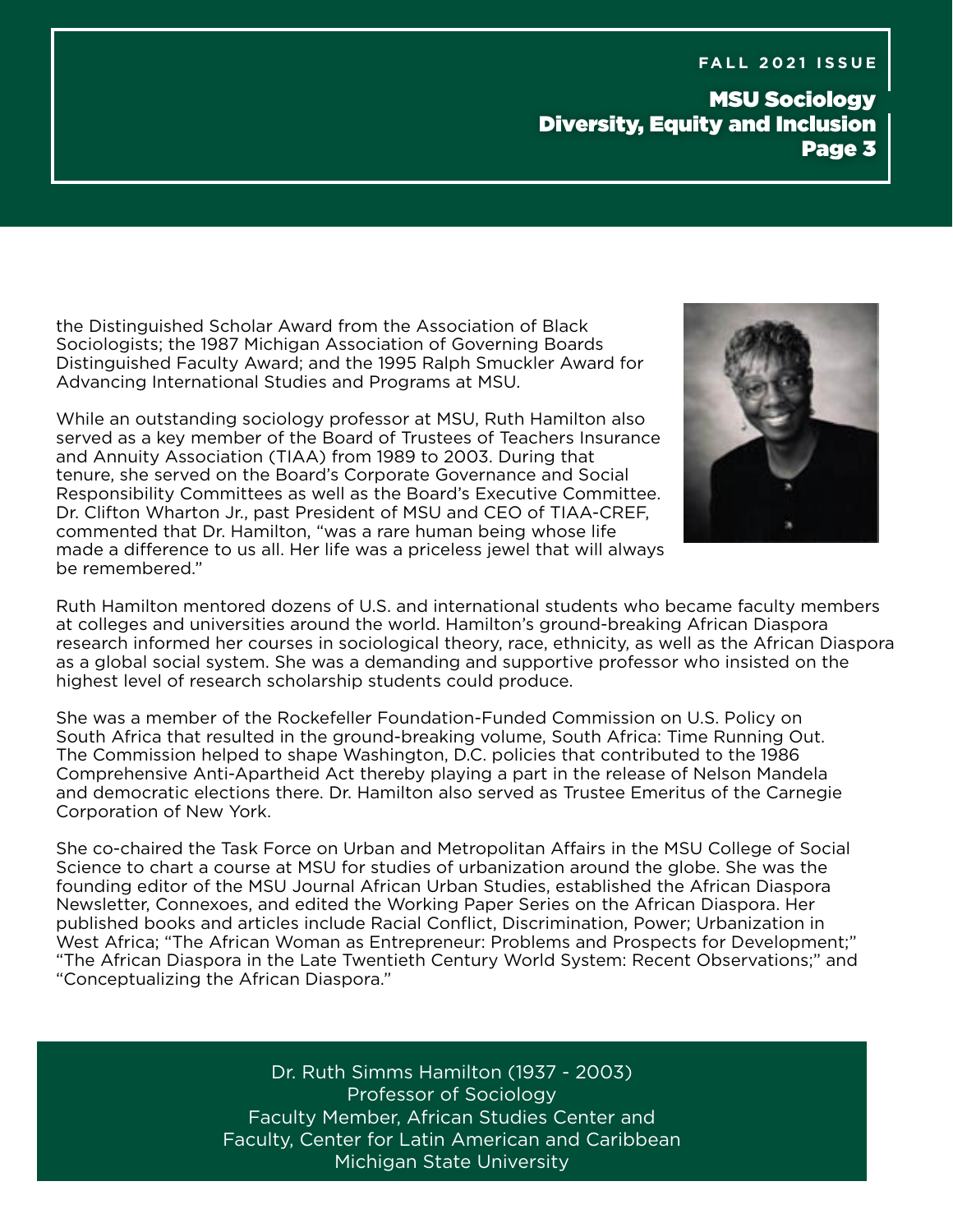MSU Sociology Diversity, Equity and Inclusion Page 4

# Faculty Spotlight: Professor Jualynne Dodson



Jualynne Elizabeth Dodson was born in Pensacola, Florida, the eldest of four children in a two-family network whose descendants are seven generations' born in the U.S. She is the family's first to earn the PhD and her journey represents the nation's racial inequities in education and generational social advancement. Jualynne earned the PhD in Sociology of Religion from the University of California, Berkeley and served as Research Director for Atlanta University School of Social Work, and Dean of Seminary at Union Theological Seminary in New York city. Dodson founded the African Atlantic Research Team at University of Colorado, Boulder from which MSU invited her to serve as 'John Hannah Distinguished Professor' before recruiting her to join the faculty and align AART's work with the campus. Subsequently, MSU invited Dodson to be a tenured member of the sociology faculty where she regularly teaches graduate and undergraduate courses in Classical Theory, Qualitative

Research Methods, Contemporary Communities, Developing Society, and Migration and the African Diaspora.

The Award Winning African Atlantic Research Team (AART) that accompanied Dodson's recruitment to the East Lansing campus is a mentoring collective that guides undergraduate students of color toward earning the PhD. At least five have studied research method in Cuba with AART while conducting individual investigations. Dodson received the Association of Black Sociologists' "Life Time Achievement A. Wade Smith Award for distinguished Teaching and Mentoring Service" while the Research Team has earned Awards of Excellence for its accomplishments. More than a dozen AART students have completed post-graduate Masters and Ph.D. and Team members have earned such academic excellence awards as Cum Laude diplomas, Phi Beta Kappa, Marshall Fellows, and 'Deans List' graduation. Significantly, African American men are well represented in ARRT's statistic of 0% attrition rate with only one student, of more than thirty, not completing the Bachelor's degree. The Team's accomplishments are exceptional and above proportional achievements of the population in most U.S. colleges and universities.

Dr. Dodson has authored numerous journal articles, encyclopedia inclusions, book chapters, and her book publications include: Religion, Culture and Spirituality in Africa and the African Diaspora; Engendering Church: Women, Power, and the African Methodist Episcopal Church; Sacred Spaces: Religious Traditions of Oriente Cuba, and Afro-Centric Education: Toward a Non-Deficit Perspective in Services to Families & Children. She is regularly invited to consult and speak nationally as well as internationally, including the United Nation's Education Scientific and Cultural Organization's selection of her research on Cuba's distinct religions to be included in their Conference Proceedings, "Intangible Heritage, Sharing Cultures," held in Portugal's Atlantic Ocean Azores Islands.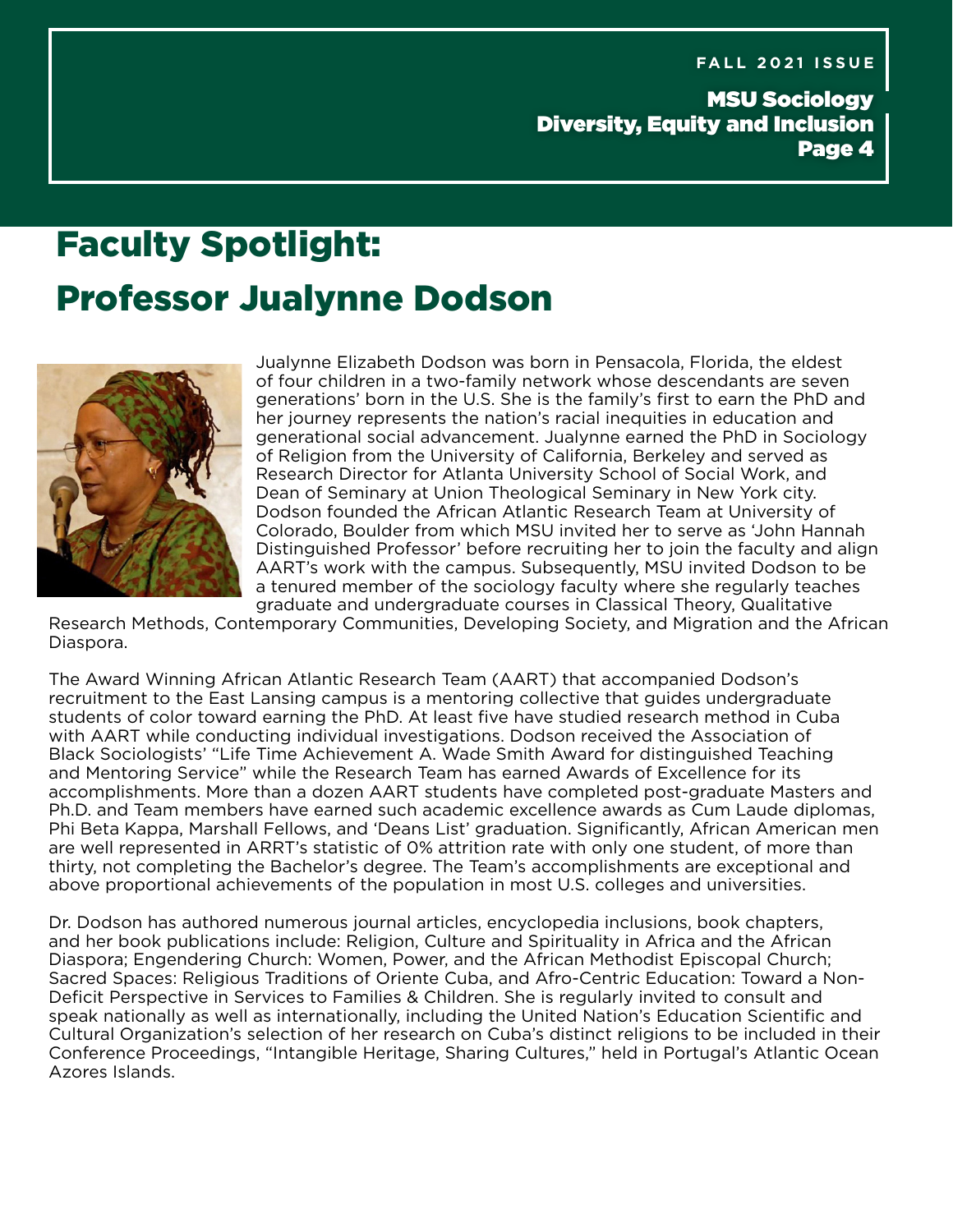MSU Sociology Diversity, Equity and Inclusion Page 5

## Faculty Spotlight: Professor Monique D.A. Kelly

My research broadly focuses on racial/ethnic identities, attitudes, stratification, and inequality as well as on immigration processes connected to those social dynamics. I use both qualitative and quantitative methods to examine how race, measured as a multidimensional construct, structures life chances within the Anglophone Caribbean and larger Black diaspora. Thus, advancing the discourse and understanding of racial dynamics in patterning overall socioeconomic inequality and the variation of the utility of "race" across contexts. It does so by complicating racial inequality discourse by highlighting the heterogeneity within the Black diaspora as it moves beyond commonsense notions of race. Additionally, utilizing mixed methods to interrogate the complexities of race leverage important insights.



#### My latest publication, "Examining Race in Jamaica" [https://doi.](https://doi.org/10.1007/s12552-020-09287-z,) [org/10.1007/s12552-020-09287-z,](https://doi.org/10.1007/s12552-020-09287-z,) investigates how race, measured as

racial category and skin color, systemically shapes socioeconomic inequality in Jamaica, despite national rhetoric to the contrary. Using the 2014 AmericasBarometer social survey in Jamaica to analyze educational attainment and the availability of household amenities, I found that racial category, but more so skin color, starkly structured outcomes. These findings challenge longstanding beliefs that marginalize the effects race on social inequality within the country. It also lends support for the importance of a multidimensional approach to studying the effects of race in understanding stratification dynamics in a context such as the Anglophone Caribbean.

In furthering this work and my overall research agenda, I have been recently awarded a Partnerships for Innovative Research in Africa (PIRA) on the Global African Diaspora Grant by the Alliance for African Partnership in International Studies and Programs at MSU. This is a collaborative project with colleagues in Barbados, Kenya, and the US. The project uses the cases of Barbados and Kenya to examine the role of race/ethnicity in circumscribing citizenship in the postcolonial state and how it structures the allocation of state resources as well as socioeconomic wellbeing. This project seeks to understand the legacies of colonialism in both countries and how race/ethnicity affects interpretations, practices, and inculcation of citizenship. In an aim to move beyond conceptual studies of post-colonial citizenship and identity, we will utilize a mixed methodological approach that provides a more nuanced examination of the question of post-colonial citizenship. This study represents a comparative and transnational African diasporic dimension to existing research on citizenship. Findings of this project will have strong implications on public policy outcomes in Kenya and Barbados, hence, opening conversations with the relevant governmental authorities about policy alternatives to the current condition.

Altogether, my research aims to demonstrate how operationalizing the different dimensions of race can more aptly explain the opportunities available to racial minorities, particularly those within the Black diaspora.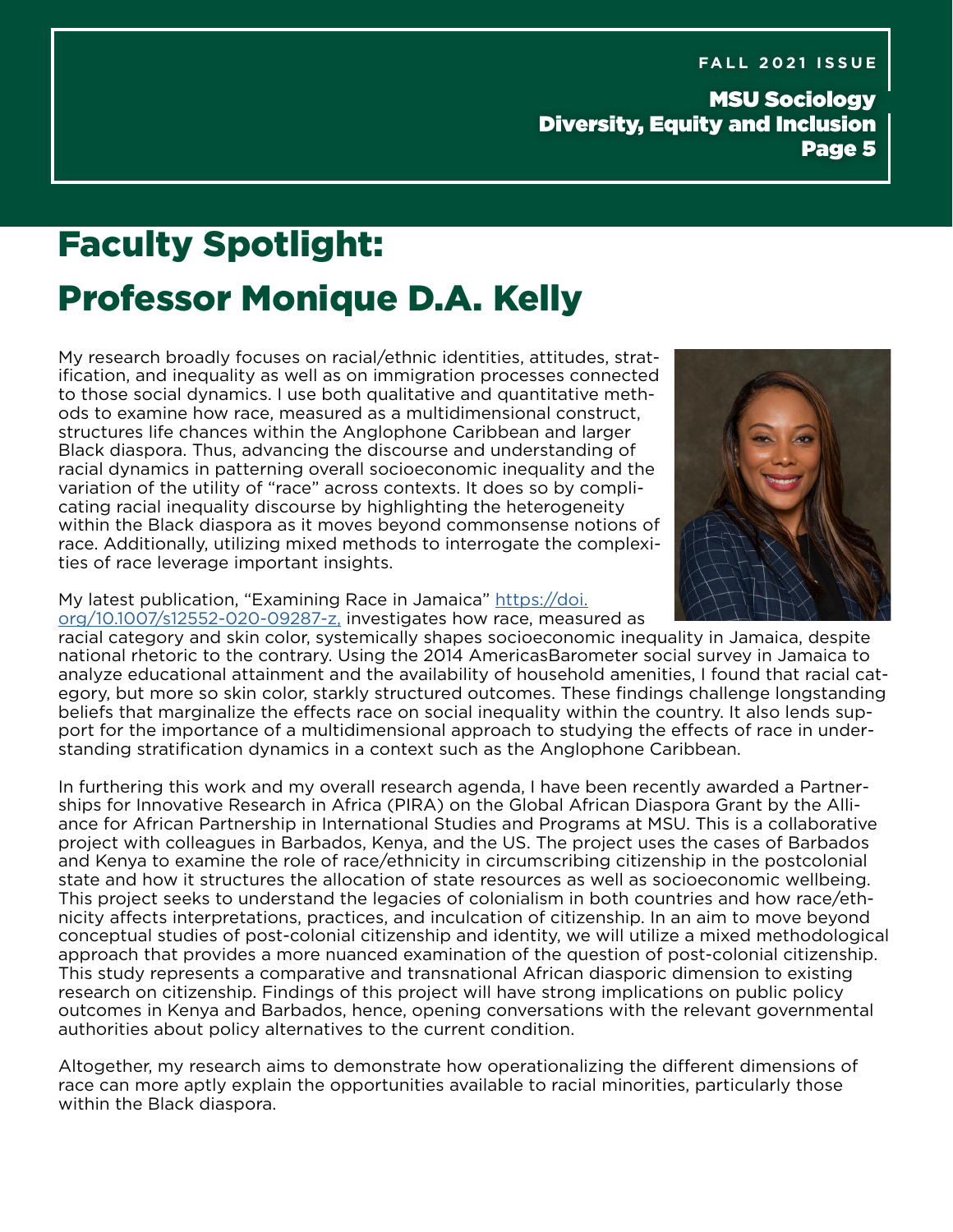MSU Sociology Diversity, Equity and Inclusion Page 6

## Faculty Spotlight: Professor Rubén Martinez

Rubén Martinez is a specialist in the fields of political sociology and social stratification with emphases on intergroup relations, social inequality, and social change. Particular areas of study include the roles of education, land, and labor in the sustainability of subpopulations in society. His studies have contributed to making transparent the mechanisms and effects of racial domination and the identification of societal transformational processes critical for achieving more just and inclusive social orders. His work is grounded in the view that the ultimate aim of science is the amelioration of the human condition.

His early writings began with the examination of racial roles in society and how they reflect and perpetuate patterns of group subordination. That work was followed by studies on the impact of race and gender on the self-esteem of youth. He and his colleague, Richard Dukes, published



a series of articles using data collected from high school students. In 1987 they published one of the earliest studies using "ethgender" as an independent variable. They tested the view that minorities develop inferiority complexes as a result of American racism. They found that selfesteem differs by domain—public and private domains. In the public domain, where they are subject to evaluation by the dominant group, ethno-racial minority youths have lower levels of selfesteem than their white counterparts. However, in the private domain, where they are evaluated by their own cultural standards, they tend to have higher levels of self-esteem than their white counterparts. They also found that higher levels of self-esteem are positively associated with academic performance.

His work in the area of education relative to ethno-racial minorities is linked to labor and has focused on Chicano and Latino students and Latino leaders in higher education. With colleagues, he has highlighted the barriers to higher education for Latinos, the challenges they experience in colleges and universities, and provided recommendations for developing multicultural learning environments.

His work on leadership in higher education is informed by experiences as a faculty governance leader and as a senior administrator. Conceptually, he and colleagues have integrated diversity leadership in higher education with principles for the transformation of higher education institutions. He and Adalberto Aguirre developed a framework for transforming predominantly white institutions into multicultural institutions. Using the concept of co-optation, they posit that institutional leadership allocates resources to pursue the mission of the organization. As universities constitute spaces in society, they are subject to environmental influences that disrupt the pursuit of their respective missions. Disruptions include demands by ethno-racial minorities, women, and progressive movements. The way institutional leaders typically respond to these types of social disruptions is by co-opting them as they seek to continue the pursuit of the organizational mission. He and Aguirre call this approach the "additive model," which is intended to cool out the disrupters without transforming the core practices of the university. Politically, this approach was called "tokenism" during the 1960s, but the concept was not grounded in the internal logic of Western organizations. This approach results in limited resources for the added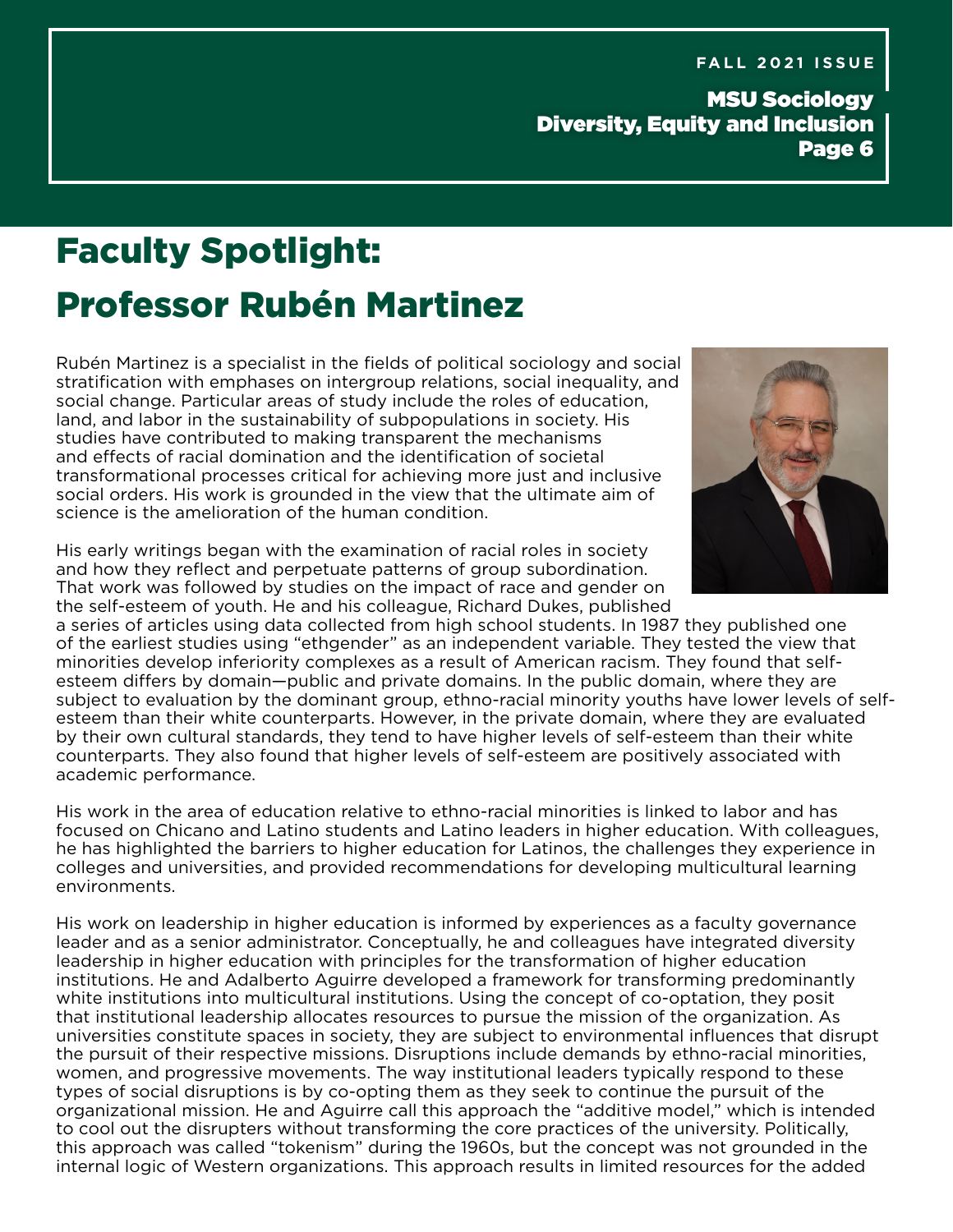## MSU Sociology Diversity, Equity and Inclusion Page 7

units, which are maintained on the margins of the university.

They further argue that the additive model maintains the core processes and practices at universities and sustain institutionalized patterns of racism and discrimination. Needed is a transformational approach by which a university adopts diversity as a core value and policies and practices are aligned with it. The tacit values of universities and other organizations grounded in Western models are effectiveness and efficiency. By adding diversity to them the organization must perforce transform its policies and practices from those of a predominantly white institution to one that is multicultural and democratic.

Finally, his work on land is focused on the recovery of Hispano land ethics, environmental justice, and Latino farms. The project on Hispano land ethics is rooted in the land management practices by Hispanos in northern New Mexico that developed over a period of two hundred years prior to the American Mexican War. Some of those practices are rooted in Islamic principles of water management and collide with the American water management principle of first priority. The principle of water sharing in times of scarcity places Hispano collectivism directly in conflict with American individualism.

More recently, he has taken an interest in Latino businesses, examining their needs and challenges, and focusing on Latino farms as business. He has also taken an interest in the study of working landscapes and the issues that pervade the ways by which universities engage communities of color and address their needs. Within these topics specific attention is given to, issues of epistemological distance, land ownership and dispossession, and environmental racism.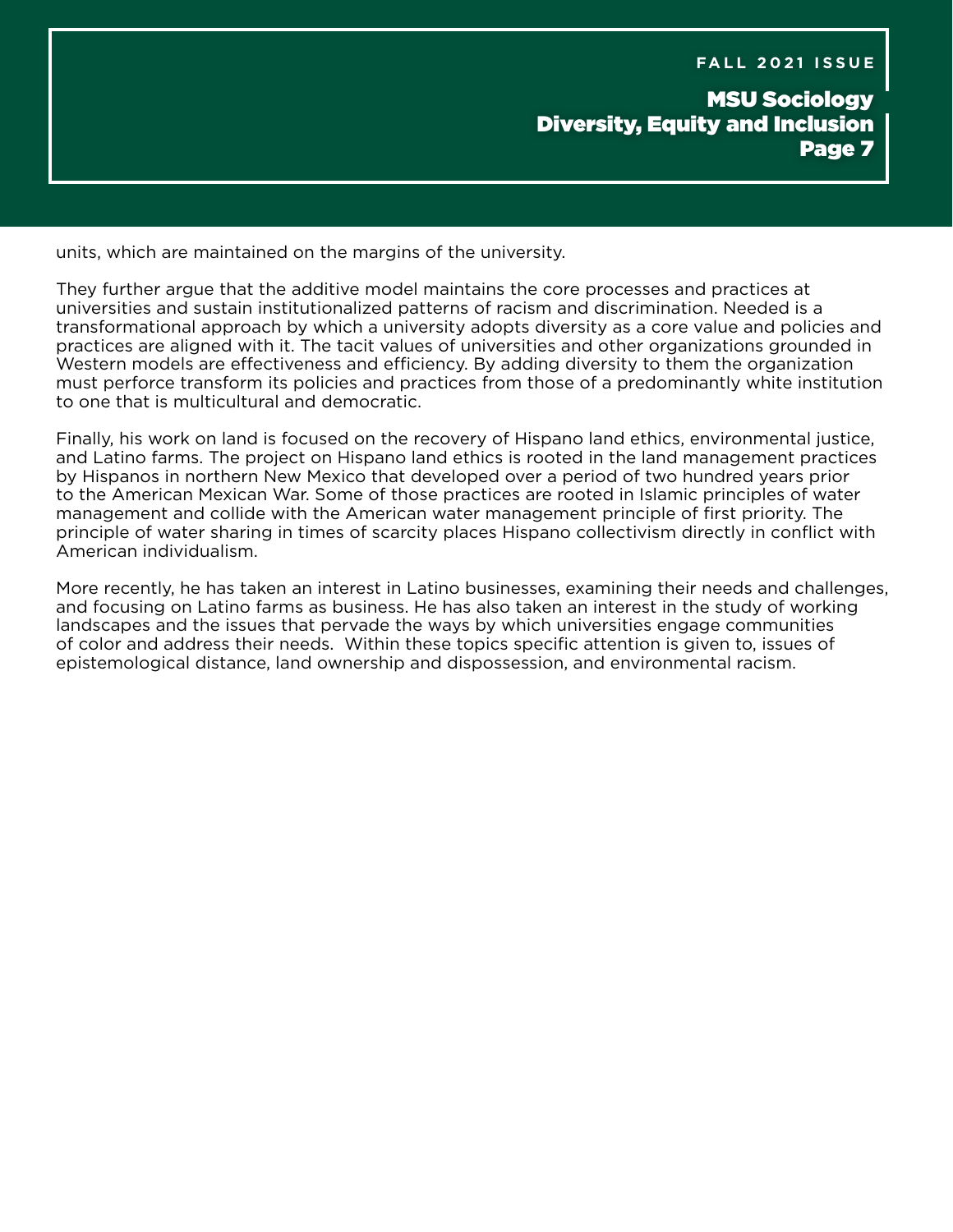MSU Sociology Diversity, Equity and Inclusion Page 8

# Alumni Spotlight: Crystal Nicole Eddins, PhD



I completed a dual major PhD in African American & African Studies and Sociology at Michigan State University in 2017. My years at MSU ingrained in me a commitment to community engagement, interdisciplinary research, and a focus on the ways people of African descent have organized themselves into collectives that affirm their humanity and liberation, and resist oppression and exploitation through rebellion, revolt, and revolution. My work relies on archival histories, and uses conceptual and theoretical frameworks from Black/ African Diaspora Studies, the sociology of social movements, postcolonial historical sociology, and Atlantic World history. Since my time at MSU, I have continued with my research on African Diaspora collective consciousness, resistance to slavery, and the Haitian Revolution as a full-time faculty member

in the Africana Studies Department at the University of North Carolina at Charlotte. At UNC Charlotte, I teach classes including African Diaspora Theory; Introduction to Africana Studies; Slavery, Racism, and Colonialism in the African Diaspora; Social Justice Movements in the African Diaspora; and Revolutionary Haiti and the Atlantic World.

My book manuscript, Rituals, Runaways, and the Haitian Revolution: Collective Action in the African Diaspora published with Cambridge University Press (November 2021). It examines the networks between enslaved people, maroons, and a small number of free people of color, built in sacred ritual spaces and during marronnage, that helped facilitate the racial solidarity that influenced the Haitian Revolution's success. The book includes content analysis of over 10,000 runaway slave advertisements from colonial Haiti, along with careful examination of other archival material, to study the relationship between enslaved people's sacred ritual activities, their collective consciousness, and their patterns of escape from slavery. I argue that these micro-level behaviors and actions of self-liberation from slavery helped to make possible the macro-level project of emancipation and nation-building during the Haitian Revolution.

I have published a co-authored article, "Repression, Revolt, & Racial Politics: Maroons in Early Eighteenth Century Saint Domingue and Jamaica" in the Haitian History Journal (2019), as well as two single-authored journal articles: "Runaways, Repertoires, and Repression: Antecedents to the Haitian Revolution 1766-1791" appeared in the Journal of Haitian Studies (2019), and "'Rejoice! Your wombs will not beget slaves!' Marronnage as Reproductive Justice in Colonial Haiti" was published in Gender & History (2020). "'Rejoice!'" was a finalist for the Society of French Historical Studies' William Koren Prize. I have several journal article manuscripts at various stages of review, and I am currently co-editing a special issue of the Journal of Colonialism and Colonial History focusing on the theme of "Subversion, Slavery, and the Work of Empire." I also have contributed essays and book reviews to public academic writing outlets like Black Perspectives, the blog of the African American Intellectual History Society, the Age of Revolutions blog, the Mobilizing Ideas blog, and Public Books.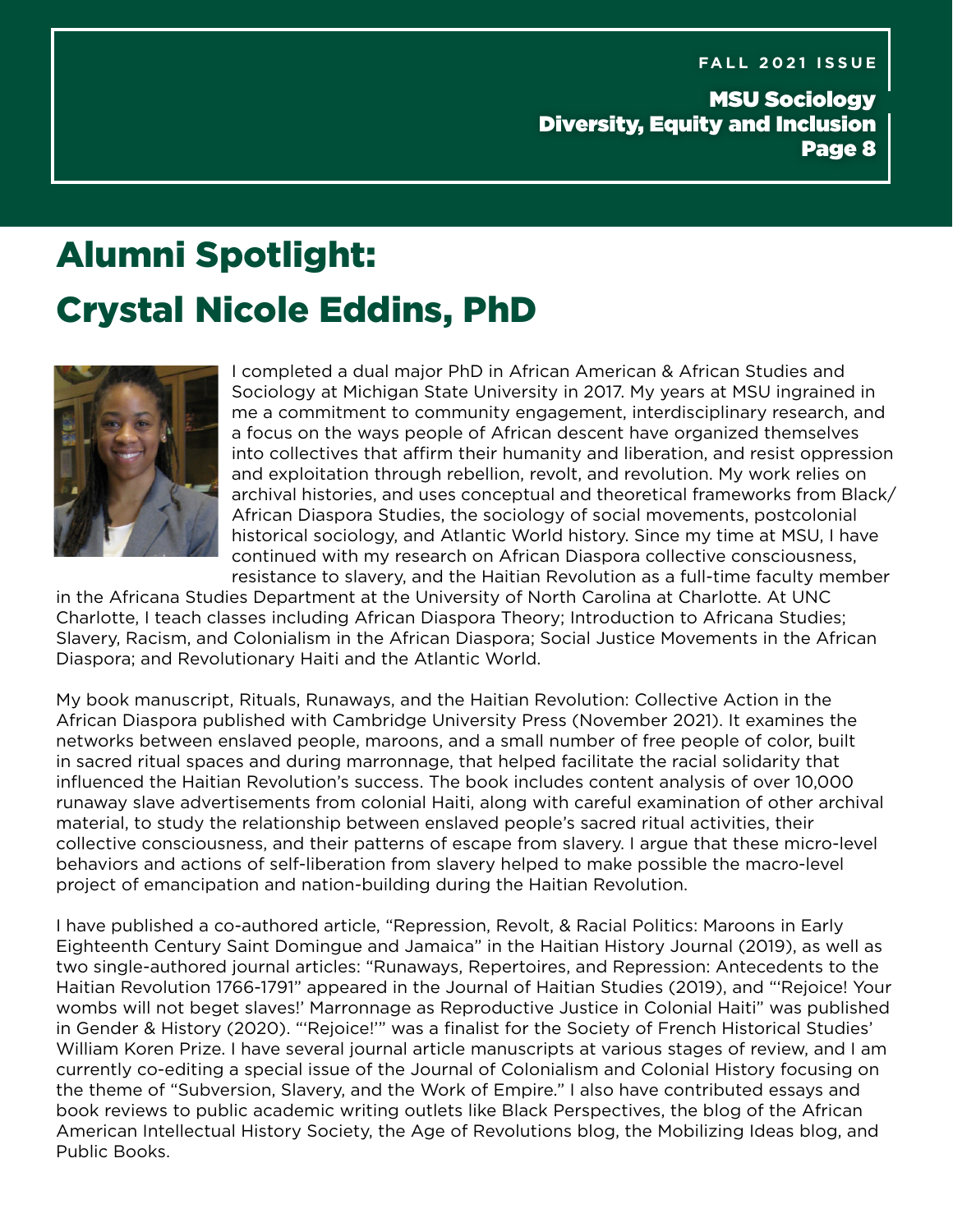## MSU Sociology Diversity, Equity and Inclusion Page 9

My research has received support from various entities, including the African American Intellectual History Society C.L.R. James Research Fellowship, the University of Florida Library Travel Research Grant, the UNC Charlotte Faculty Research Grant, and the UNC-Duke Consortium in Latin American and Caribbean Studies. These funding sources allowed me to spend time at the Library Company of Philadelphia, the University of Florida Library, the National Archives in Paris, France, and the British National Archives to collect archival data for my book and other works. I also was selected as the Ruth J. Simmons Postdoctoral Fellow at Brown University's Center for the Study of Slavery & Justice for the 2018-2019 academic year, during which time I drafted my book manuscript and hosted a manuscript workshop.

I have delivered invited talks, participated in podcast interviews, and organized workshops and symposia both inside and outside of the academy about Haiti and the Haitian Revolution, women and gender, and race and inequality. These include appearances on The Dig podcast and the New Books in African American Studies podcast; I co-organized the "Subversion, Slavery, and the Work of Empire Symposium" hosted by Brown University, as well as the 2021 Juneteenth Celebration Symposium on "From Reconstruction to Reparations" for a South Carolina-based Black historical organization; I also have given talks to the L'Ouverture Cultural Society and the UNC-Duke Haiti Teacher Fellows on the topic of women's contributions to the Haitian Revolution.

## **[Crystal Eddins, Ph.D. | Department of Africana Studies | UNC Charlotte](https://africana.charlotte.edu/directory/crystal-eddins-phd)**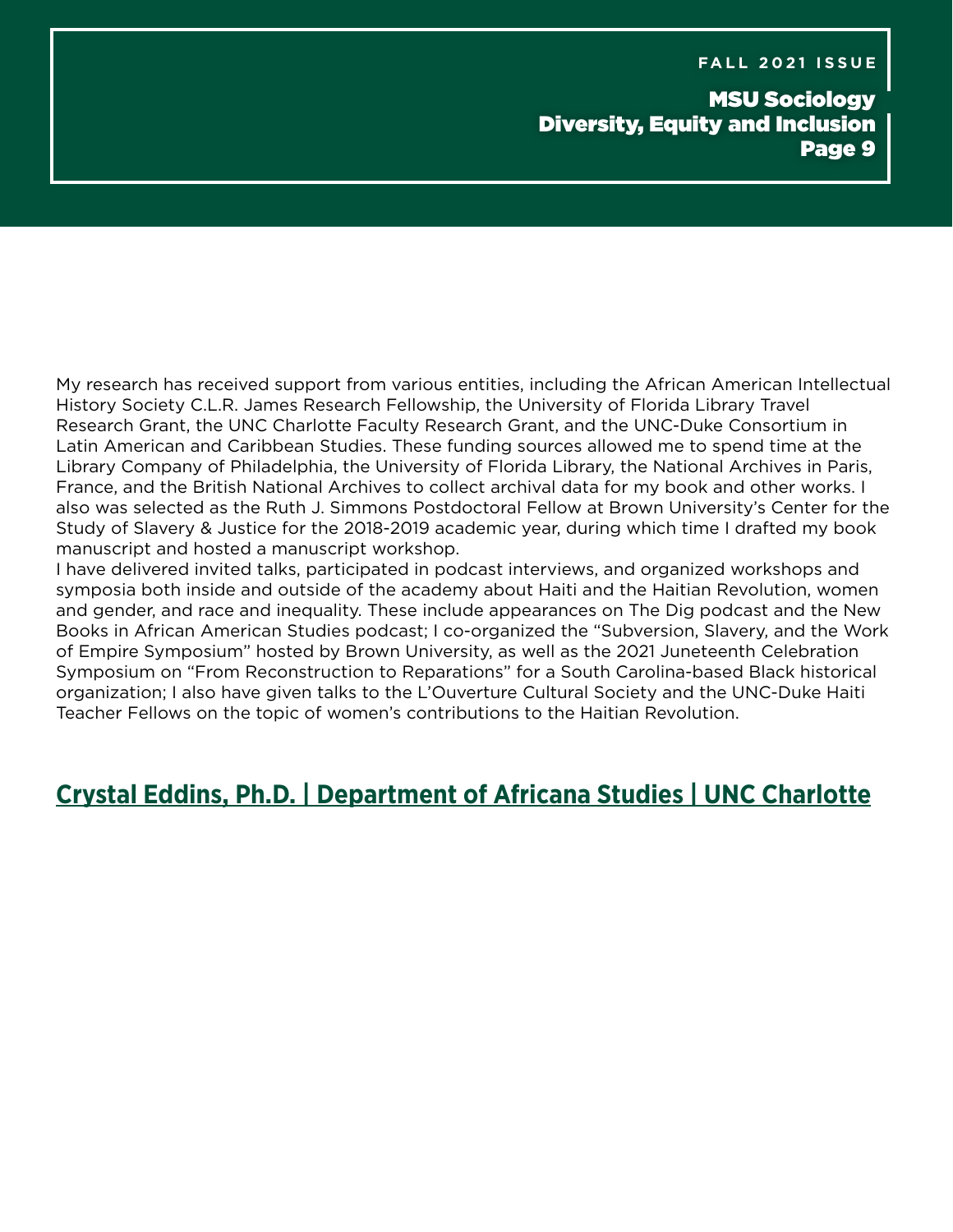MSU Sociology Diversity, Equity and Inclusion Page 10

# Alumni Spotlight: Christian Ramirez, PhD



I completed a dual major PhD in Chicano Latino Studies and Sociology at Michigan State University in 2021. My most recent publication titled, "Decolonizing Migration Studies: A Chicanx Studies Perspective and Critique of Colonial Sociological Origins," explores the assumptions, limitations, and epistemic privileging within westernized migration studies and sociology. I also interrogate how Chicanx Studies systematically addresses these assumptions by confronting colonization's impact on how sociologist contemporarily study, measure, and analyze human behavior including migration. One of the goals of this paper is to humanize Chicanx populations and their historic migratory life ways and not simply treat their migration as algorithmic decisions. I look to the work of borderland

theorist Gloria Anzaldúa to underline the force that drives Chicanx and Mexican migration. She asserts that Chicanx migration is part of their ontological and epistemological connection to their Indigenous tradition of "long walks" across recent politicized borders. This publication also addresses the lack of epistemic diversity in the way sociologist theorize and analyze Mexican migration to the United States.

These theoretical concerns are addressed in my dissertations titled, "Palenque!: Cross Cultural Exchange among Indigenous and African Peoples in 17th century Veracruz, Mexico." While Immanuel Wallerstein is not centered or featured in this work I do think his world-systems analysis may be an entry point for hesitant sociologist to acknowledge the dynamic and impactful social changes that occurred in the Americas with the arrival of 16th century colonist. Spaniards imposed new geopolitical identities, racial and cultural hierarchies, and the transformation of social relationships between and among Indigenous communities in Mesoamerica. This was common knowledge prior to my time at Michigan State University.

I later learned, through my interactions with Dr. Jualynne Dodson and the African Atlantic Research Team, that the Spanish were accompanied by both free and enslaved Africans who transformed the social, cultural, and racial structures of what would later become New Spain. What struck me was the consistent forms of rebellion by both African and Indigenous people against their colonized experiences. Thus, I began to explore the histories of two Afro-Indigenous palenques, or self-liberated settlements, by the names of San Lorenzo de los Negros (Yanga) and Nuestra Señora de Guadalupe de los Morenos de Amapa (Mandinga). In doing so, my dissertation reconstructed a sociological narrative about Afro-Indigenous alliances and their multiple forms of collective rebellions in the coastal and interior mountainous regions of Veracruz. Additionally, my goal was to demonstrate how European modernity was a key operating ideology in the assignment of their racial/ethnic identities. This ideology continues to dominate racial discourse in 21st century Mexico.